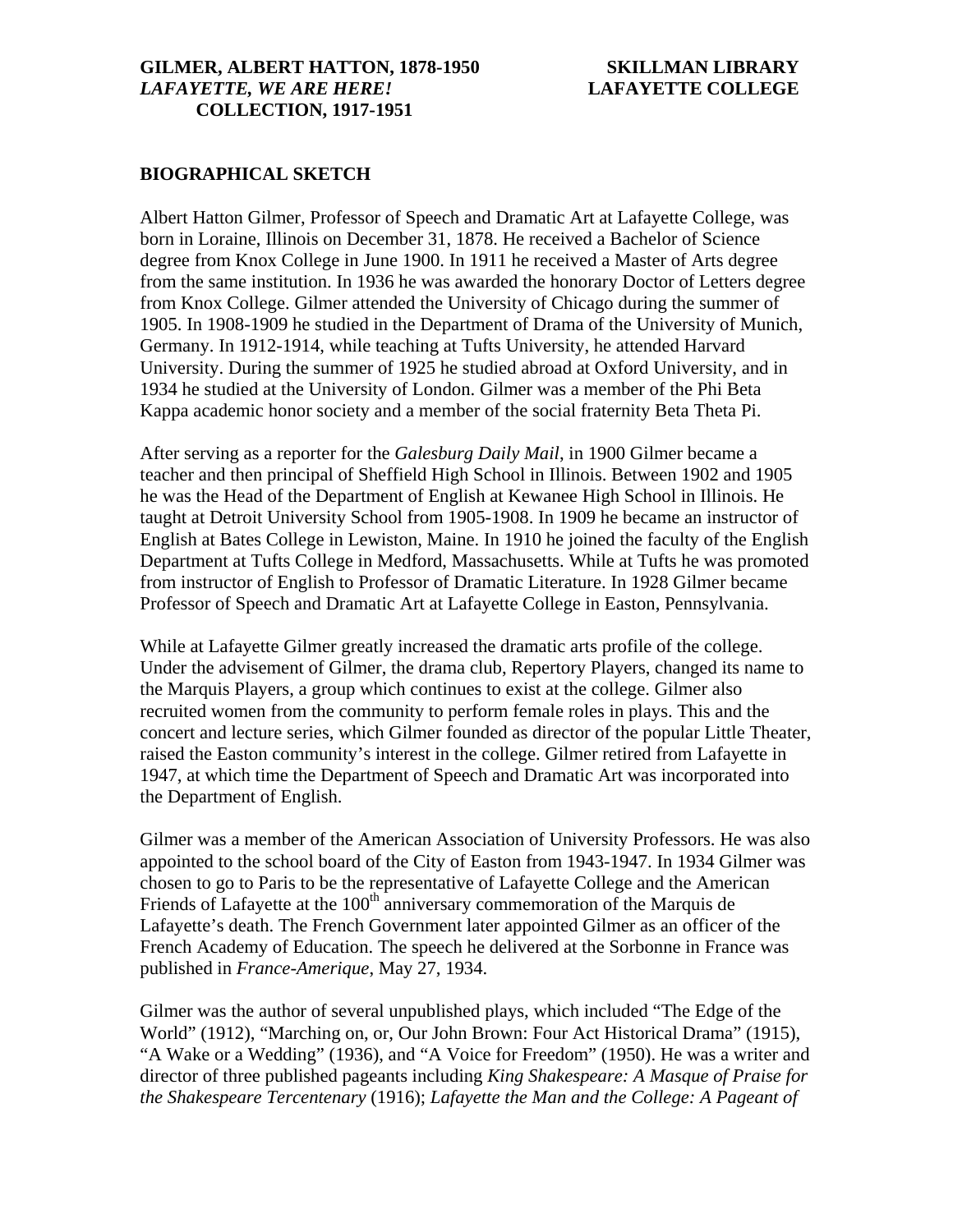## **GILMER, ALBERT HATTON, 1878-1950 SKILLMAN LIBRARY**  *LAFAYETTE, WE ARE HERE!* **LAFAYETTE COLLEGE COLLECTION, 1917-1951**

*Patriotism and Education 1832-1932* (1932); and *The Pageant of Easton: Charter Jubilee Celebration 1887-1937* (1937). Published articles of Gilmer's include "The Latvian Art Theater" in *Theater Arts Monthly*, February 1927, "'Lafayette, We Are Here!' Historic Phrase Was Uttered by an American Officer" in the *New York Herald Tribune*, May 17, 1943, and "When a Soldier Spoke Effectively: 'Lafayette, We Are Here!'" in *The Quarterly Journal of Speech*, October 1943.

Gilmer was married to Mabel Bishop Gilmer on June 25, 1910. The Gilmers lived in Phoenix, Arizona following Gilmer's retirement from Lafayette College in 1947. Gilmer died on June 5, 1960 at the home of his sister in Lowry, Missouri.

# **SCOPE AND CONTENT NOTE**

The "Lafayette, We Are Here!" Collection documents the development of a book-length manuscript by Albert H. Gilmer, Professor of Speech and Dramatic Art at Lafayette College (1928-1947). The purpose of the book, which was never published, was to present proof that the famous phrase, which is still often attributed to World War I General John J. Pershing (1860-1948), was in fact said by Colonel Charles E. Stanton (1859-1933) at the end of a speech written and delivered by him in 1917. The collection is housed in one box with nine folders. It includes two typewritten drafts of the manuscript for the book "Lafayette, We Are Here," correspondence ordered chronologically, newspaper articles also ordered chronologically, and speeches ordered chronologically by the date of their original delivery.

The phrase, "Lafayette, we are here," is from a speech given at the annual Sons of the American Revolution ceremony on the anniversary of America's independence in 1917 at the tomb of the Marquis de Lafayette in Picpus Cemetery in Paris, France. The ceremony was the first public appearance of the American Expeditionary Force (AEF) in France. The AEF was led by General John J. Pershing whose goal for the AEF was for it to be an independent army. One of the highest achievements of the force was its role in the Meuse-Argonne offensive of September 1918 which destroyed the German resistance and lead to the armistice in November. Following the war, in 1919 General Pershing was awarded the rank General of the Armies of the United States.

According to Gilmer, General Pershing assigned the well-spoken Colonel Charles E. Stanton the task of writing a speech for the Independence Day ceremony at Picpus Cemetery. The speech was written and delivered by Colonel Stanton in full and was authorized by General Pershing. The last line in this approximately ten minute speech was the famous exclamation "Lafayette, we are here!"

The research and proof for the claims of this book make up the majority of the rest of the collection. The earliest correspondence in the collection is from 1930, but the bulk of the correspondence does not begin until 1937 with responses to Gilmer's research inquiries and requests. The collection includes a photostat copy of a letter, dated November 26,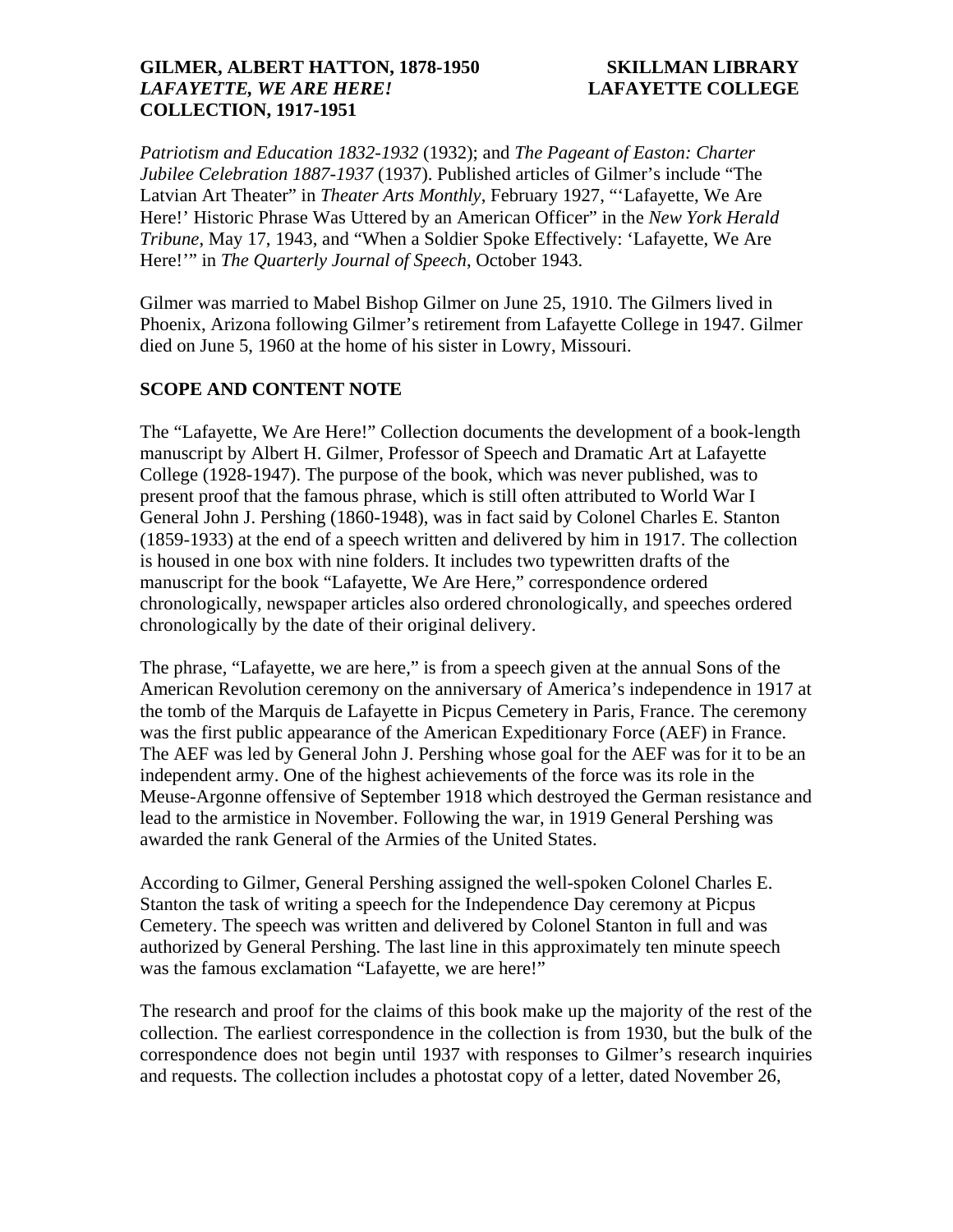## **GILMER, ALBERT HATTON, 1878-1950 SKILLMAN LIBRARY**  *LAFAYETTE, WE ARE HERE!* **LAFAYETTE COLLEGE COLLECTION, 1917-1951**

1942, written by General Pershing to Gilmer indicating that the famous phrase was in fact said by Colonel Stanton. The collection also contains an original letter from General Pershing to Gilmer (February 4, 1944) in response to Gilmer's request for permission to dedicate his book to Pershing. Also included is a letter to Gilmer from Lloyd M. Howell, a New York lawyer who, quoting a letter from a friend, was the first to send the story of Colonel Stanton's speech at Picpus Cemetery to the American press. His article was also the first to attribute the slogan to General Pershing instead of to its author Colonel Stanton. The photostat of Howell's *New York Herald Tribune* newspaper article from August 31, 1917 is available in the collection.

The collection includes newspaper articles from the years 1917 to 1949 in the form of photostats, original clippings, as well as typewritten reproductions of articles. Gilmer's article "'Lafayette, We Are Here!' Historic Phrase Was Uttered by an American Officer" from the *New York Herald Tribune* May 17, 1943 is available in the collection. Also, available is a photocopy of a journal article written by Gilmer titled "When a Soldier Spoke Effectively: 'Lafayette, We Are Here!'" from *The Quarterly Journal of Speech*, October 1943.

There are several different pieces of evidence in the collection regarding Colonel Stanton's writing of the 1917 speech. The collection includes a photostat of the original 1917 speech that is signed by Colonel Stanton and is initialed "O.K. J.J.P." by General Pershing. There is also a photostat of the phrase signed by Colonel Stanton. There is a copy of the transcript of the short speech given by General Pershing at the 1917 ceremony after the speech by Colonel Stanton. Pershing's speech in no way incorporates the phrase "Lafayette, we are here." Also included is the 1934 speech by Gilmer at the Lafayette memorial service in Colton Chapel at which the photostats proving Colonel Stanton's coining of the famous phrase were given to the college.

Source notes for the book consist of an unbound scrapbook with photographs of the July 4, 1917 ceremony, Colonel Stanton, and General Pershing. The final folder contains biographical information on Gilmer. The collection includes a photocopy of his Lafayette College Staff Personal Record (the original of which is available in Special Collections and Archives), newspaper articles concerning his retirement and his death, and the details of the1951 memorial exhibit at Lafayette College following his death. Also available in the collection are picture post cards from the University of London, which Gilmer attended in 1934, and the *American Selective Biographical Reference* which includes a short biography of him in the section entitled "Who Was Who in America."

# **INVENTORY**

| "Lafayette, We Are Here!": Second Draft |
|-----------------------------------------|
|                                         |
| "Lafayette, We Are Here!": First Draft  |
|                                         |